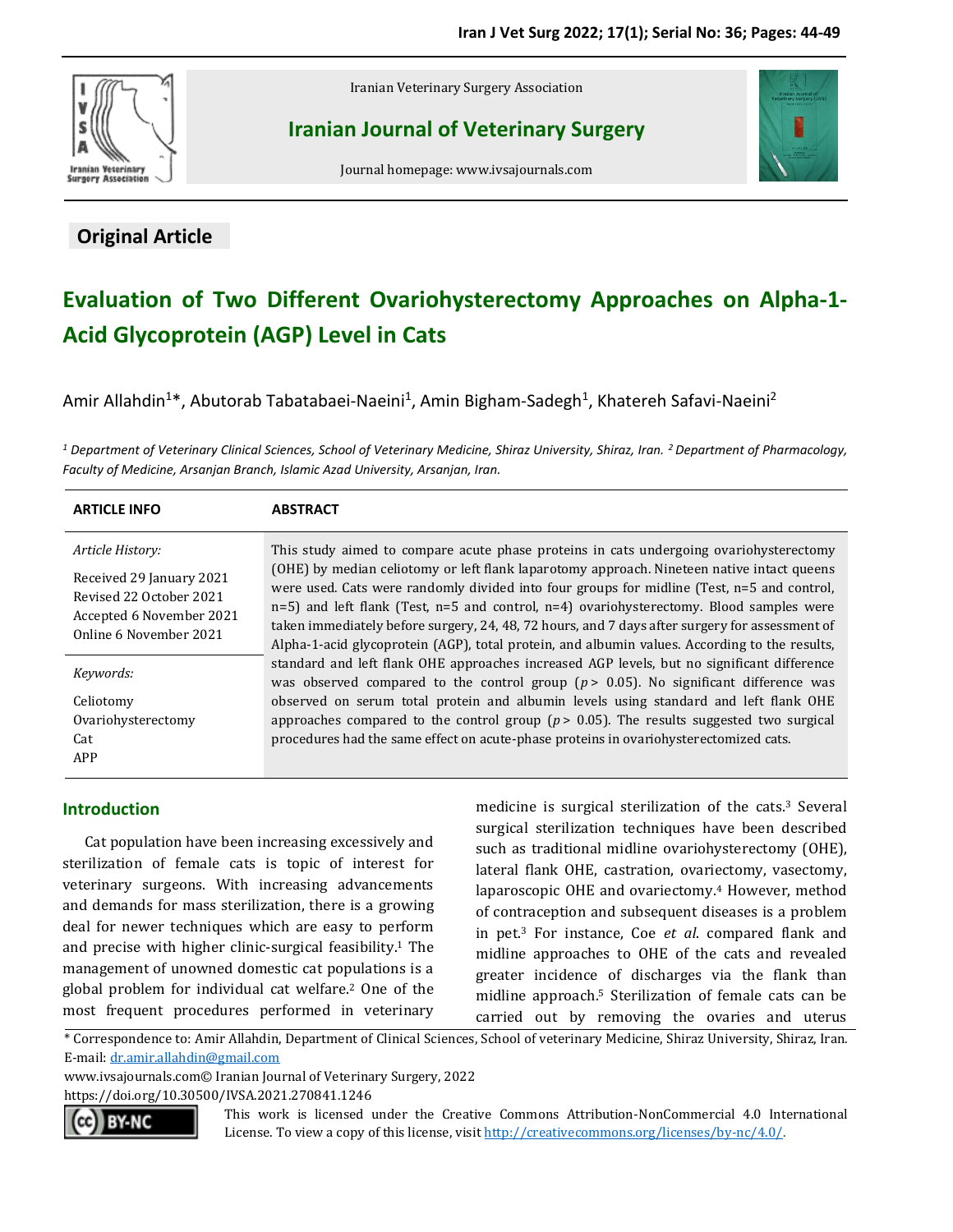altogether (OHE) or just by removing the ovaries (ovariectomy). Conventional surgery is generally highrisk and inconvenience intervention due to surgical traumatism with the risk of infectious contamination, postsurgical pain and acute phase proteins as an outcome of visceral manipulation. So, it is better to use minimally invasive procedures. 6

There is developing interest on role of the acute phase proteins (APPs) in animals. <sup>7</sup> APPs have key role in regulation of the immune response, inflammation and protection against infection. The same individual APP, like a sword have both pro- and anti-inflammatory effect, with a delicate balance between the two functions. The APPs play a positive role in the innate host defense mechanisms. However, increases in APPs also have been described in chronic inflammation. 6 They have deniable pharmacokinetic implications in clinical therapy because alterations in the plasma levels of APPs during inflammation can alter the free plasma concentration of drugs. <sup>8</sup> The APPs assist to heal and reestablish tissue function and limit tissue damage when the body is affected by trauma, infection, stress, surgery, neoplasia or inflammation. <sup>9</sup> Subsequently, APPs response may add to the underlying tissue damage which accompanies the disease and further complications such as protein deposition and reactive amyloidosis. <sup>7</sup> Thus, the goal of the current study was to analyze impact of flank and midline OHE approaches on acute phase proteins in cats.

#### **Materials and Methods**

### *Animals*

This study was affirmed by the Shiraz University Animal care and Use Committee. Nineteen adult queens from domestic short hair breeds, weighing between 3.3  $\pm$  0.3 kg, with mean age of 9  $\pm$  3 months were used in the study. All of cats were presented with no history of illness for routine physical examination, CBC, vaginal cytology and ultrasonographic evaluation of the reproductive tract two weeks before surgery. In addition, cats were evaluated for immediate medical attention on daily basis. At the end of the study, the entire cats were adopted-out to private homes.

The animals were randomly allotted into four groups (n = 19). Experimental groups were standard midline group (midline), control standard midline approach (con midline), left flank celiotomy (flank), and control left flank celiotomy (con flank). The presence of control groups is necessary to minimize the role of

surgical manipulations, inflammation caused by absorbable sutures and other independent variables in the fluctuation of acute phase proteins (Alpha-1 acid glycoprotein) levels in cats that underwent surgery in comparison with each of the experimental study groups. Therefore, in the control groups, all the cases were treated and performed exactly the same as the study groups, except for sterilization in cats. In addition, all cats in the control group were neutered and adopted-out at the end of the study.

#### *Pre-Operative Preparations*

Cats were kept in fasting for 12 hours of water and food before the surgical procedure. <sup>10</sup> Surgical area for flank and ventral midline approaches was prepared by clipping the hair and removing dust and grease by applying chlorhexidine solution. Then incision site was aseptically prepared by application of povidone–iodine solution and ethyl alcohol 70% (Zakaria Jahrom Co.)

All surgical procedures were performed under anesthesia by acepromazine maleate 2% (0.02 mg/kg, (Alfasan Co., Woerden, Netherlands) and ketamine hydrochloride 5% (15 mg/kg, Rotexmedica, Trittau, Germany) by intramuscular injection (IM) as sedation. Once lateral recumbency was achieved, a 22-gauge catheter was inserted into the cephalic vein using aseptic technique.

For induction, ketamine hydrochloride 5% (10 mg/kg) concurrent with midazolam hydrochloride (0.2 mg/kg, Irandarou, Iran) was injected intravenously (IV). A ketamine bolus (0.5 mg/kg) was administered intravenously if there were signs of an inadequate depth of anesthesia. Additional boluses given as required to prolong anesthesia (30%–40% of the initial dose). Anaesthetic depth was assessed by monitoring trends in heart and respiratory rate, eye position, jaw tone, response to surgical stimulation and palpebral reflex. During surgery and anaesthesia a 10 ml/kg/h of 0.9% sodium chloride solution (Darou Pakhsh, Tehran, Iran) was administered through IV line. Active heating was performed using an electric heat pad placed beneath the bedding on which the cat was positioned.

### *Standard Midline Approach*

The cats were placed in dorsal recumbency. The length of incision was 2cm in all cases, the skin was incised and subcutaneous fat were dissected bluntly in the incision site between the umbilicus and the pubis, for exposing the *linea alba*. A midline incision was done on the *linea alba* directly and parietal peritoneum to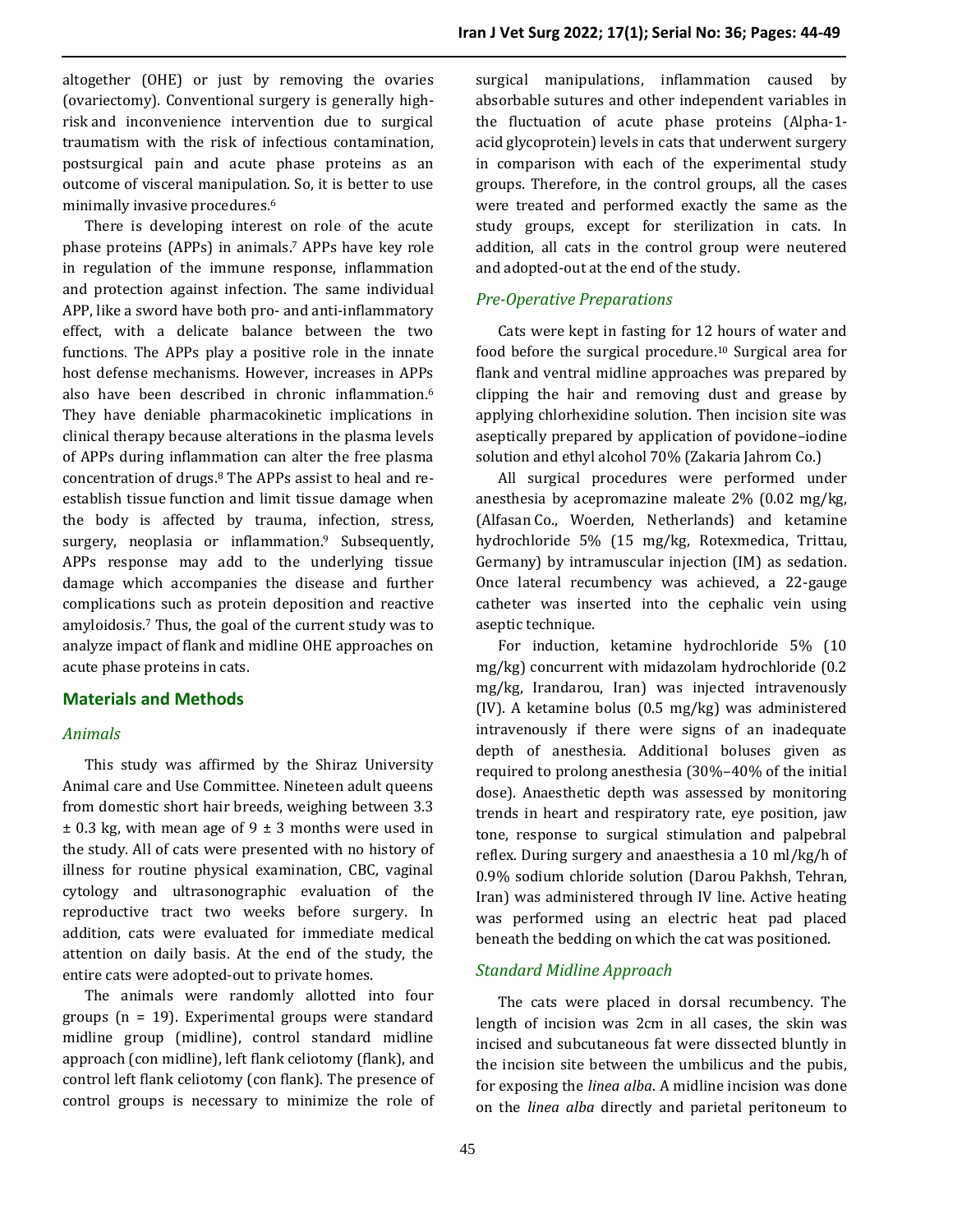enter the peritoneal cavity. The procedure was then identical to that described for the flank approach. The uterus was exposed and grasped with atraumatic forceps by repelling the intestines cranially and the bladder caudally. On completion of the OHE the incision in the abdominal wall was closed with 2-0 Polyglactin 910 (Vicryl) in a simple continuous pattern. The subcutaneous fat was closed with 2-0 Vicryl suture material. A subcuticular/intradermal continuous suture of 2-0 Vicryl was used to oppose the skin edges and no skin sutures were inserted. 5

### *Left Flank Celiotomy Approach*

For feral cat OHE, the lateral flank approach has been suggested as a satisfactory approach, in which postoperative monitoring and assessment may be limited. <sup>11</sup> The cat was positioned in right lateral recumbency and its legs were extended caudally and secured with tape. The incision position was determined using visualizing an equilateral triangle with vertices at the greater trochanter, the wing of the ilium and the center point of the incision. <sup>12</sup> The length of incision was 2cm in all cases. In Left flank celiotomy the routinely used incision include the skin, subcutaneous fat, external aponeurosis, internal and transverse abdominal obliques and peritoneum in a dorsal to ventral direction to enter the peritoneal cavity. The uterus was identified and exteriorized using spay hook. Proximal to the ovary a window was made in the broad ligament/mesovarium and the ovarian pedicle was double clamped with Halstead mosquito hemostats. The pedicle was ligated immediately beneath the hemostats with 2-0 Vicryl suture material. The pedicle was sectioned between the clamps and the stump was grasped with rat-toothed forceps for inspection after the removal of the hemostat; after meticulously observing that there was no bleeding the pedicle was released. The uterine body was exteriorized and an encircling ligature was placed cranial to the cervix without clamping. After ligature placement, uterine body was triple clamped and a further ligature was tied into the crush of the lowest clamp. The uterine body was sectioned among the second and third clamps and the stump of cervix was inspected for hemorrhage. The inner and outer muscle layers were sutured together with 2-0 Vicryl suture material in a simple continuous pattern. Simple continuous suture pattern was applied to close the subcutaneous tissue with 2-0 Vicryl suture material. To oppose the skin edges a subcuticular/intradermal

continuous suture of 2-0 Poliglecaprone 25 (Monocryl) was used to insure the skin closure, and no skin sutures were embedded. 5

#### *Post-Operative Preparations*

Tramadol (Texidol 50 mg, Tehranchemie Co., Iran) at a dosage level of 2 mg/kg were injected intravenously (once) immediately after surgery. 13,14 Sterile fixed dressing (TGMED, Tadbir Gostar Darman Iranian Co., Iran) was applied at the incision site after suturing. Antibiotics were given to all cats to avoid secondary infections.<sup>15</sup> Cefazolin (Cefazolin-Exir, Exir Pharmaceutical Co., Iran) at a dose of 20 mg/kg IV at time of surgery followed by a second dose of 20 mg/kg SC 6 hours later.<sup>13</sup>

#### *Blood Samples*

Blood samples for serum protein concentrations were collected from the cats by jugular venipuncture by use of 1-inch, 21-gauge needles and placed in tubes before the surgical procedures (0 h) and at 24, 48, 72 hours, and 7 days later. Two milliliters of each collected blood sample was placed in a vial containing 10% EDTA for performance of a CBC. A portion of the blood was centrifuged at 1000× G for 10 min and the plasma stored at -20° C. <sup>16</sup> Then serum albumin and total protein were measured using colorimetric assay kit (Pars Azmoon Inc., Tehran, Iran) (BT-1500, Biotechnica, Italy) and Biuret method; (Pars Azmoon commercial kits, Tehran, Iran) and biochemical auto analyzer (BT-1500, Biotechnica, Italy), respectively. Alpha 1-acid glycoprotein (AGP) levels were measured using ELISA commercial kits (Zellbio GmbH, Germany) according to the manufacturer's instructions.

#### *Statistical Analysis*

Data were analyzed for repeated measurements by two-way analysis of variance (ANOVA) and is presented as the mean  $\pm$  standard error of mean (SEM). For treatments found to have an effect according to the ANOVA, mean values were compared with Tukey's test. *p* < 0.05 were considered to indicate significant differences between the treatments.

#### **Results**

Evaluation of different OHE approaches on acute phase protein in cats is shown in Figures 1-3. According to the Figure 1, despite standard and left flank OHE approaches increased AGP levels, but no significant difference observed compared to control group (*p* >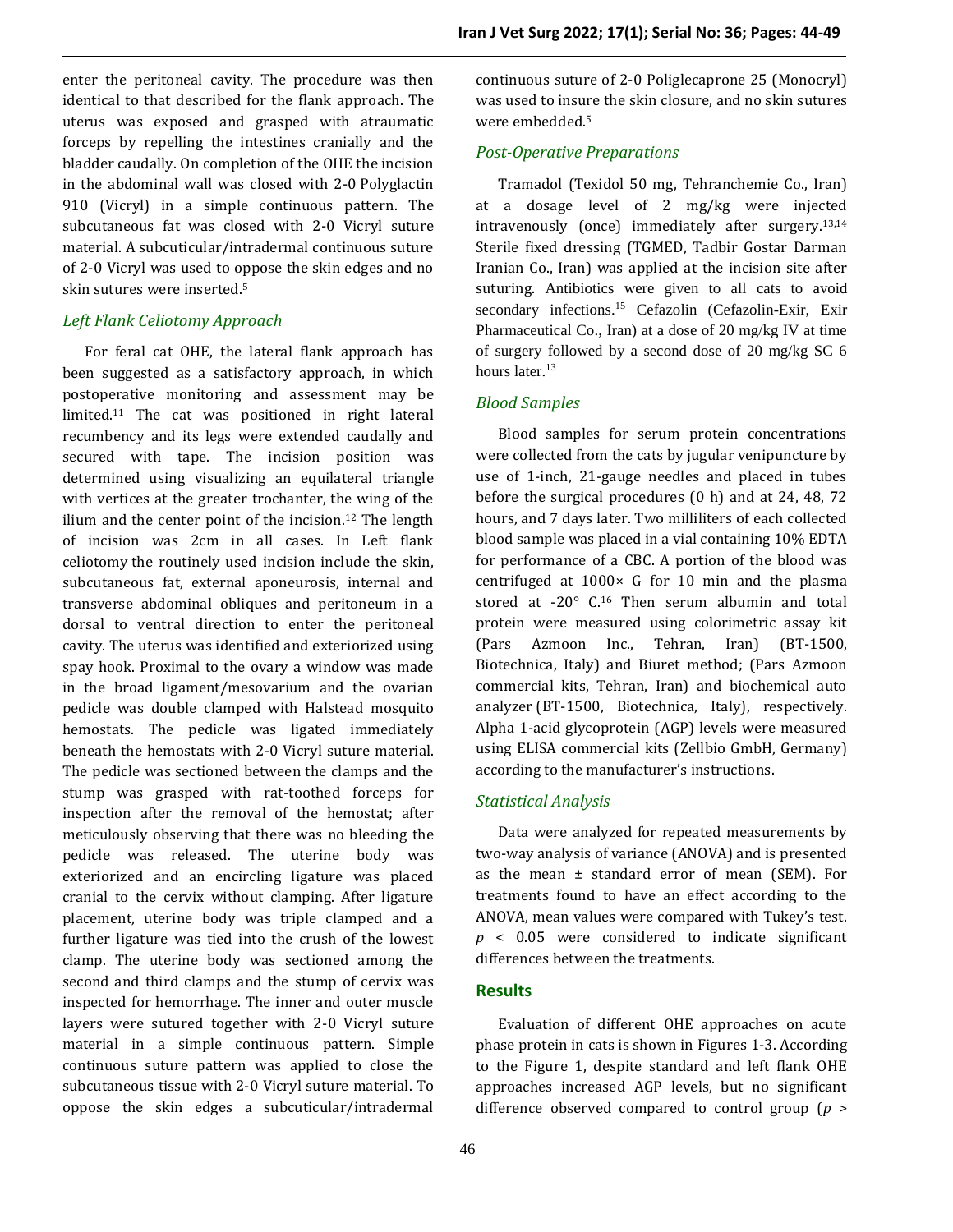0.05). As seen in Figure 2, no significant difference observed in serum total protein using standard and left flank OHE approaches compared to control group (*p* > 0.05). Based on the Figure 3, standard and left flank OHE approaches had no significant difference on serum albumin compared to control group ( $p > 0.05$ ).

#### **Discussion**

Cat population have been expanding excessively and new sterilization programs developed for control their population. Therefore, minimally invasive methods have been employed to decrease discomfort, pain and APPs. Tissue injury after surgery can change acute phase proteins. The acute phase response is a nonspecific inflammatory reaction which happens following tissue injury. <sup>17</sup> The response leads to changes in APPs, which some of them decrease (known as negative APPs) while proteins such as albumin or transferrin, C-reactive protein, Serum Amyloid A (SAA), haptoglobin, AGP and ceruloplasmin increase (positive APPs). <sup>18</sup> Measurement of the acute phase proteins is a potentially useful clinical tool in veterinary medicine, but further studies are required to assess their responses in different pathological processes according to the species. <sup>9</sup> According to the results, standard and left flank OHE approaches increased AGP levels, but no significant difference observed compared to control group. No significant difference observed on serum total protein using standard and left flank OHE approaches compared to control group. Standard and left flank OHE approaches decreased fasting blood sugar (FBS) levels, but no significant difference observed compared to control group.

In as study about discomfort of cat after the operation, no difference reported between cats undergoing OHE by a midline or flank approach. 5 Another study, reported Wound inflammation in cats following OHE was low in cats undergoing midline OHE compared to the flank OHE.<sup>2</sup> Also, no significant difference observed among cats undergoing OHE by a midline or flank approach after 7 days. <sup>5</sup> Inclusion of a subcutaneous closure affects the postoperative wound swelling. In this regard, subcutaneous closure suggested for midline OHE. <sup>19</sup> However, higher pain scores and wound tenderness was reported for cats using flank OHE while higher incidence of postoperative wound swelling and discomfort in cat with midline OHE. <sup>20</sup> However, because of limitation of the current study, we were not able to determine pain or discomfort of the cats. In this regard, Fazio *et al.*

reveled cortisol concentrations and haematological variables, body weight and behavior are not significantly affected following OHE in cat and dogs. 21 The use of APPs has not been widespread in veterinary practice. This is most likely due to few commercial veterinary assay kits. Also, routinely this tests are using for feline infectious peritonitis. 7

Generally, SAA, haptoglobin, AGP and ceruloplasmin concentrations increase in sick and/or older cats compared to healthy cats. This highlights the capability of acute phase proteins as diagnostic markers in cats, yet in addition accentuates that the signalment of the cat should be contemplated. Because of the variable response of different APPs to tissue damage, measuring multiple APPs are more useful than assessing a single protein. In cat, SAA, AGP and haptoglobin are recognized as acute phase reactants, <sup>7</sup> which in the current study we determined AGP levels in the OHE cat.

#### **Mean&SEM AGP**



*Figure 1*. Effect of standard and left flank ovariohysterectomy approaches on serum alpha 1-acid glycoprotein (AGP) in cats. Data is presented as the mean  $\pm$  SEM.



*Figure 2.* Effect of standard and left flank ovariohysterectomy approaches on serum total protein in cats. Data is presented as the mean ± SEM.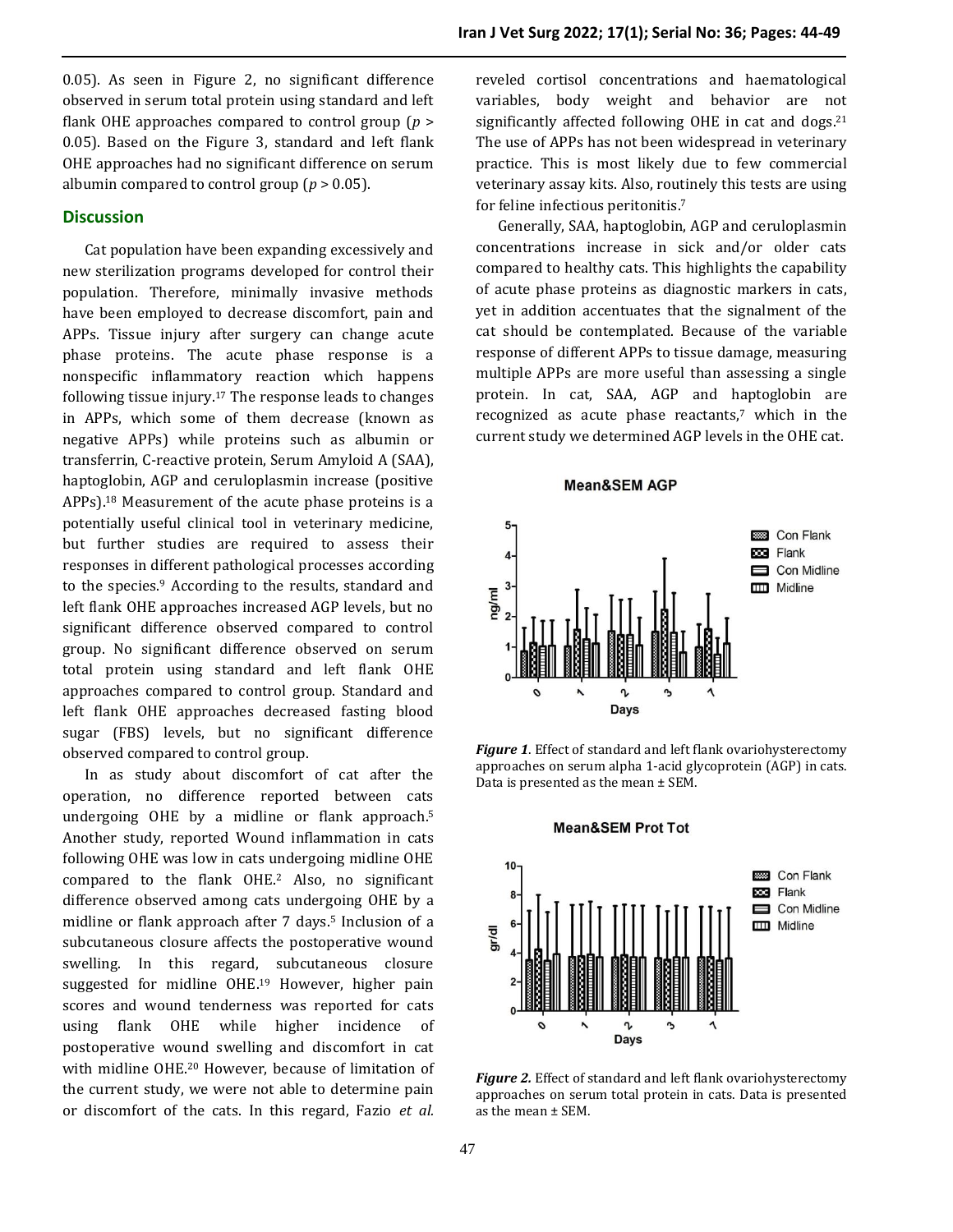

*Figure 3.* Effect of standard and left flank ovariohysterectomy approaches on albumin in cats. Data is presented as the mean ± SEM.

The surgical texts suggested the flank approach has several expected complications, including the likelihood that the entire uterine body may be difficult to remove, recovery of a dropped ovarian pedicle might be hard, and that it could be hard to expose the opposite ovary and uterine bifurcation. <sup>5</sup> However, existing of the opposite ovary and uterine horn was difficult from the flank approach as well as discoloration or darkening of oriental cats' fur are the disadvantages for this approach. However, findings of the current study in agreement with Coe *et al.* revealed no difference observed in the flank or midline approaches. <sup>5</sup> We think further researches with larger sample size needs to determine effects of the APPs in flank or midline approaches.

The results suggested two surgical procedures had the same effect on acute phase proteins in ovariohysterectomized cats.

#### **Acknowledgements**

Authors would like to acknowledge to fully financial support of Shiraz University for this research.

#### **Conflict of Interest**

There is no conflict of interest to declare.

#### **References**

- 1. Shirodkar K, Chariar VM, Tank PH, Mankad MY, Paithanpagare YM. Laparoscopic oophorectomy in bitches. *Indian Journal of Veterinary Surgery*. 2008; 29(1): 11-13.
- 2. Roberts ML, Beatty JA, Dhand NK, Barrs VR. Effect of age and surgical approach on perioperative wound complication following ovariohysterectomy in shelterhoused cats in Australia. *Journal of Feline Medicine and Surgery Open Reports*. 2015; 1(2): 2055116915613358.
- 3. Ferro VA, Sliwowska JH, Al-Qaraghuli M, Alsaadi M. Methods of sterilization and contraception in mammals. In: *Encyclopedia of Reproduction*. 2018; 802-811.
- 4. Grentzer JM, Parks C, Peipert JF. Contraception and sterilization. In: *Clinical Reproductive Medicine and Surgery*. Springer, 2017;447-460.
- 5. Coe RJ, Grint NJ, Tivers MS, Hotston Moore A, Holt PE. Comparison of flank and midline approaches to the ovariohysterectomy of cats. *Veterinary Record*. 2006; 159(10): 309-313.
- 6. Alves AE, Ribeiro AP, Di Filippo PA, Apparicio MF, Fagliari JJ, Vicente WR. Leucogram and serum acute phase protein concentrations in queens submitted to conventional or videolaparoscopic ovariectomy. *Arquivo Brasileiro de Medicina Veterinária e Zootecnia*. 2010; 62(1): 86-91.
- 7. Kann RK, Seddon JM, Henning J, Meers J. Acute phase proteins in healthy and sick cats. *Research in Veterinary Science.* 2012; 93(2): 649-654.
- 8. Rosa RM, Mestrinho LAP. Acute phase proteins in cats. *Ciência Rural.* 2019; 49.
- 9. Eckersall P, Bell R. Acute phase proteins: Biomarkers of infection and inflammation in veterinary medicine. *The Veterinary Journal* 2010; 185: 23-27.
- 10. Kiani FA, Kachiwal AB, Shah MG, Nizamani ZA, Khand FM, Lochi GM, Haseeb A, Khokhar AM, Oad A, Ansari MI. Comparative study on midline and flank approaches for ovariohystrectomy in cats. *Journal of Agriculture and Food Technology*. 2014; 4(2): 21-31.
- 11. McGrath H, Hardie RJ, Davis E. Lateral flank approach for ovariohysterectomy in small animals. *Compendium on Continuing Education for the Practising Veterinarian.* 2004; 26: 922-930.
- 12. Feathers D. Locating site of incision for flank approach to feline ovariohysterectomy. *Veterinary Medicine and Small Animal Clinician.* 1974; 69: 1069-1069.
- 13. Plumb DC. *Plumb's Veterinary Drug Handbook: Desk*. John Wiley & Sons. 2018.
- 14. Cagnardi P, Villa R, Zonca A, Gallo M, Beccaglia M, Luvoni GC, Vettorato E, Carli S, Fonda D, Ravasio G. Pharmacokinetics, intraoperative effect and postoperative analgesia of tramadol in cats. *Research in Veterinary Science*. 2011; 90(3): 503-509.
- 15. Murugesan V, Arunachalam K, Shanmugam K, Palanivel M. Comparative study on midline and lateral flank approaches for ovariohysterectomy in cats. *Pharma Innovation Journal*. 2020; 9: 191-193.
- 16. Clapperton M, Bishop SC, Pineiro M, Campbell FM, Glass EJ. The association between plasma levels of acute phase proteins, haptoglobin, alpha-1 acid glycoprotein (AGP), pig-MAP, transthyretin and serum amyloid A (SAA) in Large White and Meishan pigs. *Veterinary Immunology and Immunopathology.* 2007; 119: 303- 309.
- 17. Hajimohammadi A, Nazifi S, Ansari-Lari M,